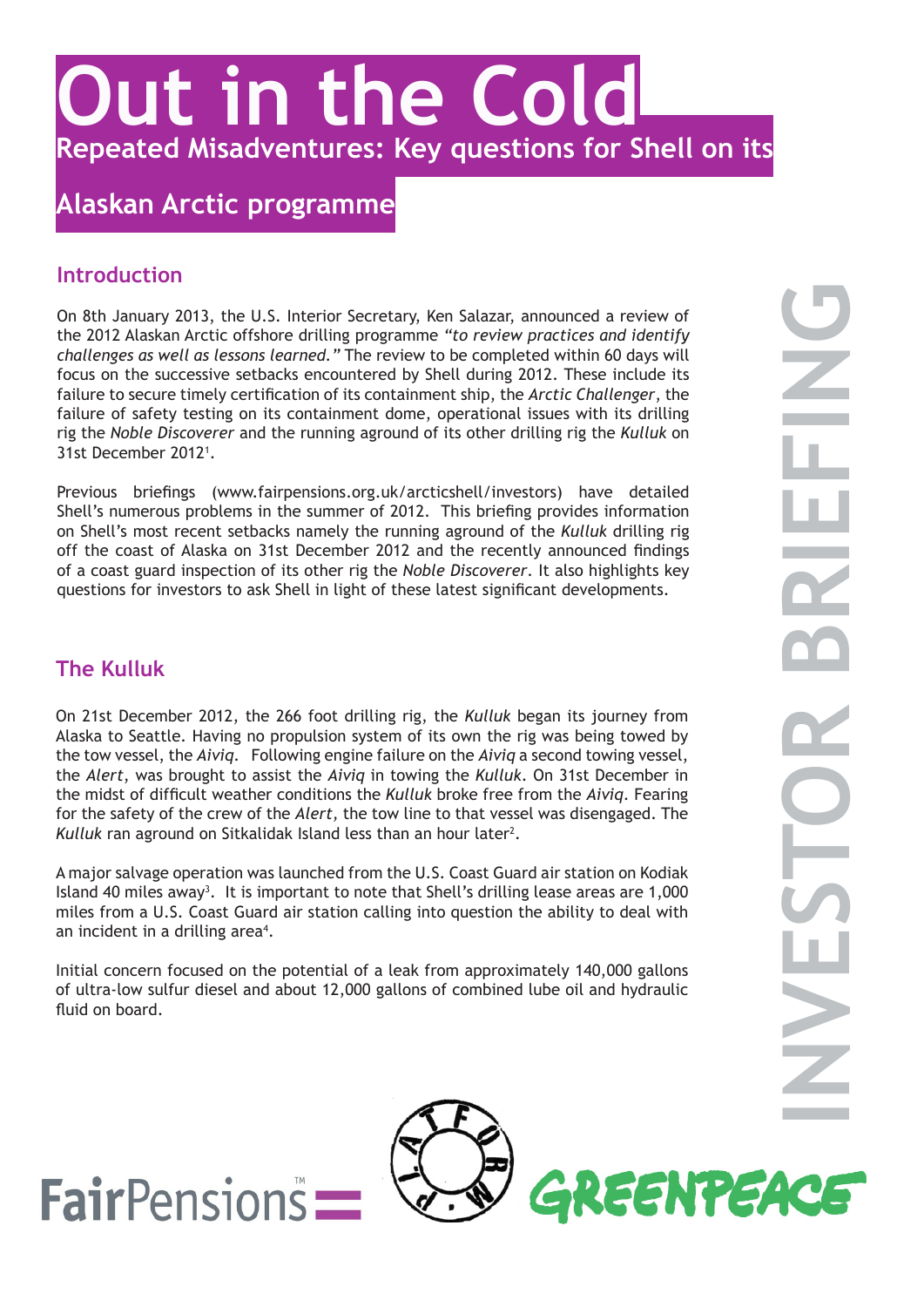On 4th January 2013, the Independent published a story claiming that Shell's decision to move the *Kulluk* in late December was *"motivated by a desire to avoid \$7m (£4.3m) of Alaskan state taxes."* Despite earlier statements supporting this claim Shell issued a further statement to say that favourable weather forecasts had mattered more than the tax environment<sup>5</sup>.

On 7th January 2013, Shell confirmed that the *Kulluk*, *"has been safely towed to a safe harbour on Kodiak Island in the Gulf of Alaska, where it will undergo a thorough safety assessment before resuming its journey to its winter harbour for repairs and maintenance"*<sup>7</sup> .

If significant repair work is required to the drilling rig this may delay Shell's plans to recommence its stalled Alaskan Arctic programme in 2013. The findings of the US Interior Department announced review may also result in the imposition of additional obligations.

#### **The Noble Discoverer**

On 27th December 2012, Noble Corporation, the owner of Shell's other drilling rig, the *Noble Discoverer*, released a statement confirming that *"it is working cooperatively and diligently to rectify deficiencies and maintenance issues raised by the U.S. Coast Guard during a recent inspection of the Company's drillship,*  the Noble Discoverer.<sup>"8</sup> The statement confirmed that the issues identified by the Coast Guard include the ship's propulsion and safety management systems. Noble Corporation also confirmed in its press release that it had discovered other 'potential regulatory non-compliance issues' including possible unauthorised discharges.

On 4th January 2013, CBS News reported that the U.S. Coast Guard had called in their criminal investigation team to investigate whether federal laws had been broken. CBS quoted a U.S. Coast Guard spokesperson as saying *"the Coast Guard continues to review evidence and the investigation is ongoing."*<sup>9</sup>

This follows previous issues with the *Noble Discoverer* including the issuing of an 'enforcement warning' for being a 'pollution source' in September 2012.10

It is unclear what impact if any these findings will have on Shell's 2013 drilling plans.

## **Conclusion**

Shell has moved quickly to label the *Kulluk* incident as a "martime transit" issue unconnected to drilling activity. However, it is merely the latest in a summer long series of mishaps and operational failures for the company. What the New York Times has called *"Shell's repeated and early misadventures"*11 should raise significant concerns about the viability of its proposed Alaskan Arctic drilling plans. The political and civil society response to the running aground of the *Kulluk* evidences the potential fallout of a significant incident in Arctic waters.

Shell's continuing refusal to publish an environmental and financial worst case scenario prevents investors from adequately assessing the risks of such an ambitious capital investment. The contradiction between the number and nature of the setbacks on the one hand and the confidence of company statements on the other call into question the level of Royal Dutch Shell board oversight of the Alaskan Arctic project.

It is important that investors follow the US government's lead and view this latest 'misadventure' as an opportunity for detailed re-assessment of the value of Shell's Arctic strategy.

**"**

*It's fair to say that the current tax structure related to vessels of the type influenced the timing of our departure.*

Independent, quoting a Shell spokesperson<sup>6</sup>

**"**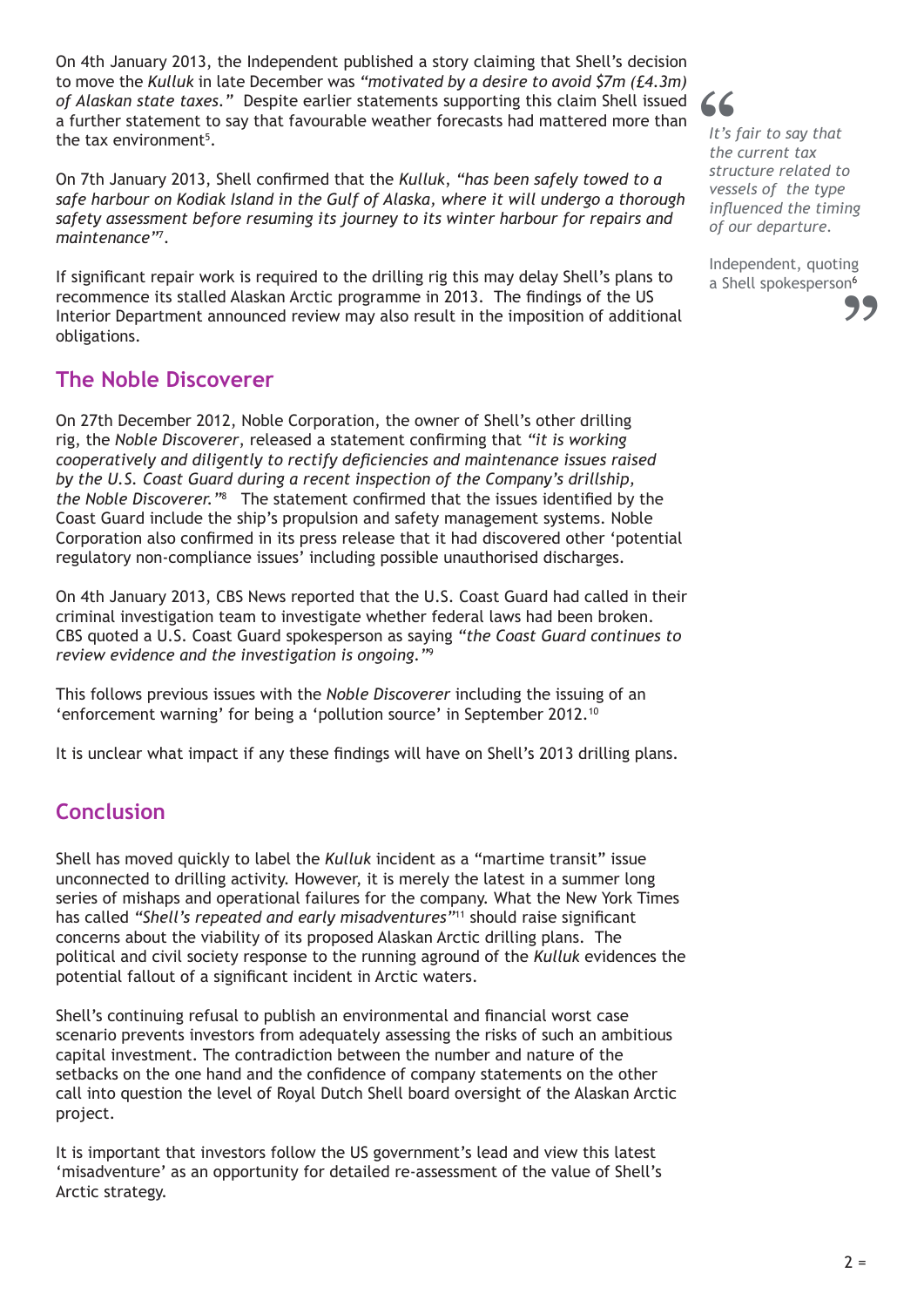#### **Key questions for investors**

- What level of oversight did Shell's board of directors exercise over the company's 2012 Alaskan Arctic plans and has this oversight increased in light of recent events?
- Who on the Shell board has direct personal oversight of the *Kulluk* salvage operation and the U.S. Department of Interior review?
- The *Kulluk* ran aground within 40 miles of a U.S. Coast Guard air station enabling a timely response to the incident. Will Shell provide detailed information on its response plan were an incident to occur in either the Chukchi or Beaufort seas which are approximately 1,000 miles from a U.S. Coast Guard air station.
- What part did tax planning play in the decision to move the *Kulluk*?
- What steps did Shell take, following the issuing of an enforcement warning to the *Noble Discoverer* in September 2012, to ensure that maintenance and safety issues on the rig were being addressed by Noble Corporation? What steps is Shell taking now in light of the recent U.S. Coast Guard findings?
- Given the repeated problems with the *Noble Discoverer* what level of oversight will Shell exercise in future over safety and maintenance issues on the rig?
- No analyses have been published quantifying the specific oil spill response impediments in Shell's lease areas in the Chukchi and Beaufort seas. Has the company carried out a spill response gap analysis of its prospects in the Beaufort and Chukchi seas? If so, will the company make it available publicly? Without such an analysis it is not possible to accurately assess the risk posed to Shell by an oil spill in its Arctic operations.
- Does Shell have any plans to conduct more rigourous testing of its spill response equipment (particularly well containment devices) in Arctic conditions and simulating real-life conditions, and to make detailed disclosure of the conditions and results of these tests?
- Will Shell carry out an analysis of the environmental and financial worst-case scenario and make it available publicly?
- What is the current anticipated spend in 2013 on oil spill prevention and response related to Alaskan Arctic projects?

## **Further information:**

Louise Rouse, Director of Engagement louise.rouse@fairpensions.org.uk fairpensions.org.uk 0207 403 7800

The opinions expressed in this publication are based on the documents specified in the end notes. We encourage readers to read those documents.

Fairshare Educational Foundation is a company limited by guarantee registered in England and Wales number 05013662 (registered address Unit TR.G.03 The Leather Market, Weston Street London SE1 3QB) and a registered charity number 1117244.